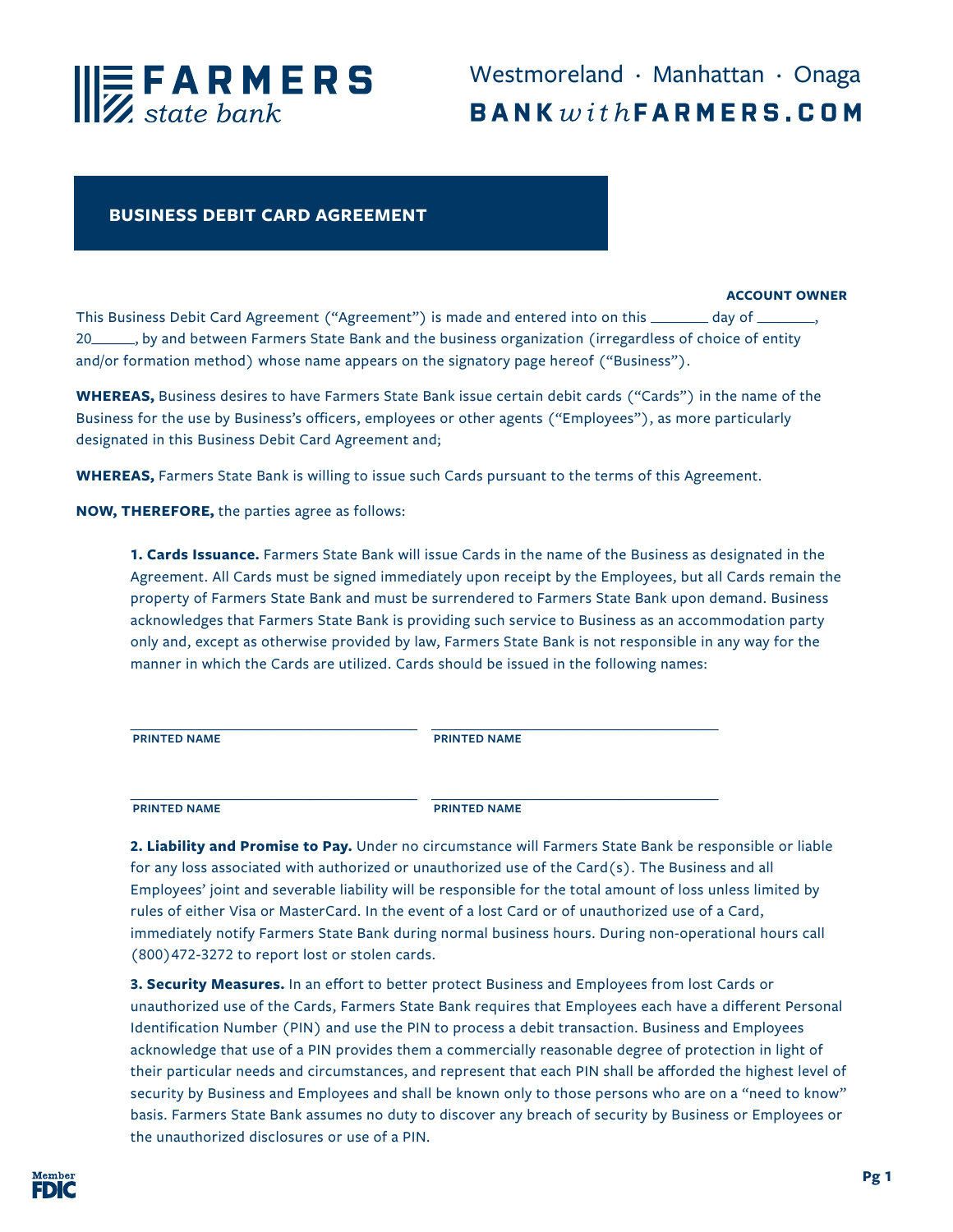**4. Statements and Disputed Debits.** Each month Business will receive an account statement ("Monthly Statement") showing, among other things, all debits made by use of the Cards. Business can dispute any debit by calling Farmers State Bank and providing:

- a) Cardholder name(s)
- b) Business name
- c) Dollar amount of any dispute or suspected error
- d) Reference number
- e) Description of the dispute in error

**Note:** This dispute method will be free of charge.

**5. Notice and Communication.** Except with respect to notices relating to lost or stolen Cards, or Disputed Debits, all notices, requests and other communications provided for hereunder must be directed to Farmers State Bank at the respective address indicated below and, unless otherwise specified herein, must be in writing, postage prepaid or hand-delivered or delivered by fax. Either party may, by written notice to the other, change its address indicated below.

**Farmers State Bank of Westmoreland Attention: Data Operations Department P.O. Box 330 Westmoreland, KS 66549** Telephone: (785)457–3316 Fax Number: (785)457-3798

**6. Information Deemed Confidential.** Farmers State Bank agrees that it will maintain all data relative to Business's accounts as confidential information and will exercise the same standard of care and security to protect such information as Farmers State Bank uses to protect its own confidential information. Farmers State Bank agrees to use such data exclusively for the providing of services to Business and Employees hereunder and not to release such information to any other party, except as may be required by law.

**7. Monthly Debit Card Fee.** A Monthly Debit Card Fee may be charged to Business's account for the privilege of having the Cards. The Monthly Debit Card Fee is payable whether or not any of the Cards are used. The amount of this fee, if imposed, is disclosed in Paragraph 19 of this Agreement.

**8. Card Use.** Business represents and warrants, on behalf of itself and its Employees, that the Cards will only be used for business purposes.

**9. Lost or Stolen Cards.** If a Business Debit Card is lost or stolen the Employee should call Farmers State Bank during normal business hours. During non-operational hours call (800)472-3272 to report lost or stolen cards.

**10. Termination.** Farmers State Bank shall have the right, at its sole discretion, to terminate Business's privileges hereunder.

**11. Return of Cards.** All Cards shall be deemed canceled effective upon termination of this Agreement and Business shall instruct the Employees to cut in half of all Cards. Business shall remain liable for all debits or other charges incurred or arising by virtue of the use of a Card prior to and after the termination date.

**12. Amendments and Change in Terms.** Farmers State Bank may from time to time amend the terms of this Agreement to the extent allowed by applicable federal and state law. Farmers State Bank will notify Business by mail of such amendments, and subject to the requirements of applicable law, any amendment to this Agreement will become effective at the time stated in such notice.

**13. Refusal to Honor Cards.** Farmers State Bank is not responsible for the refusal of anyone to honor the Cards.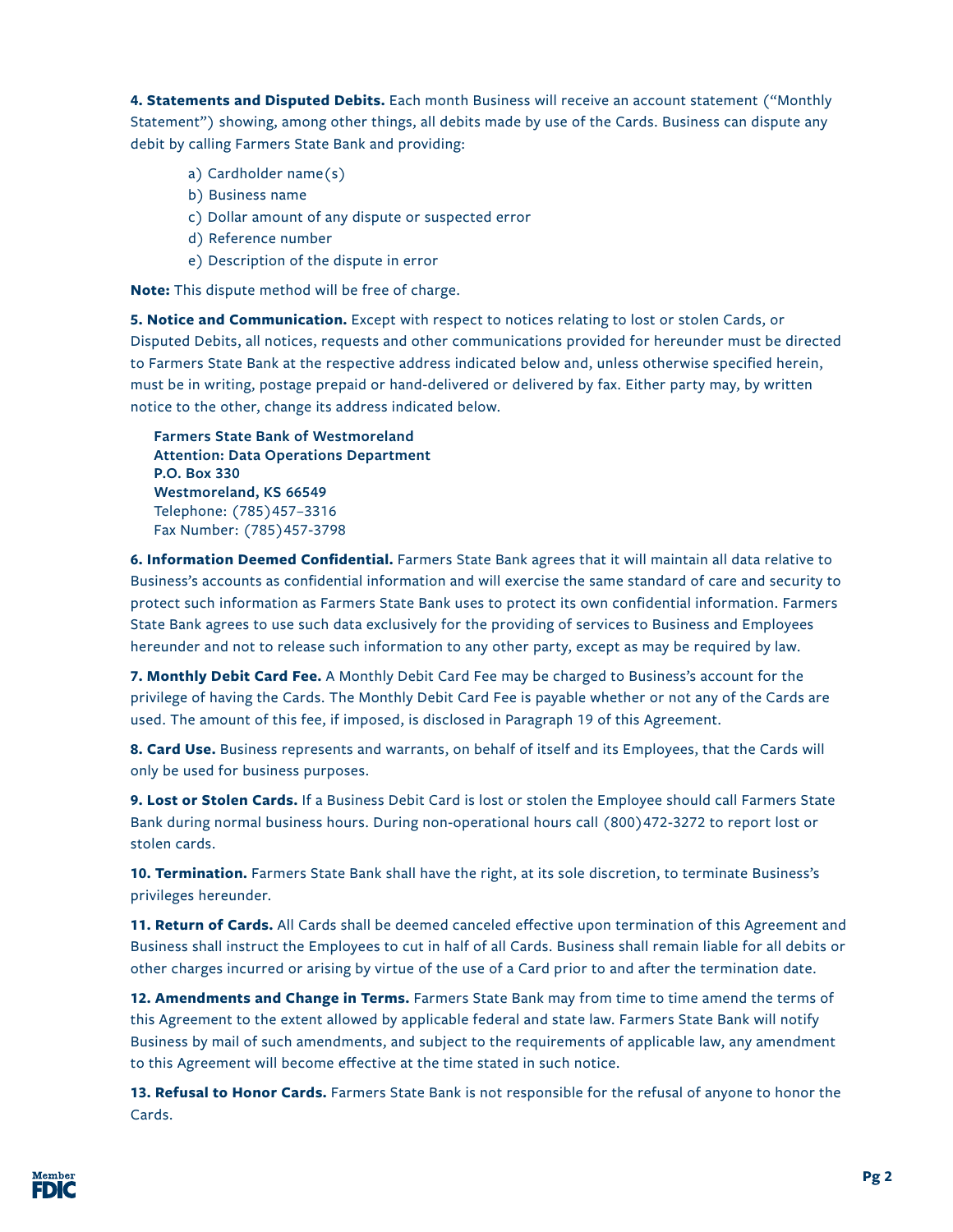**14. Service Fees.** Farmers State Bank may charge Business a reasonable charge for photocopies and reprints which Business or any Employee may request and for other special services as allowed by law.

**15. Miscellaneous.** If any provision of the Agreement is determined to be unlawful or unenforceable for any reason, the remainder of the Agreement will remain enforceable.

**16. Governing Law.** This agreement and all transactions hereunder shall be construed as contracts subject to applicable federal law and the laws of the State of Kansas.

**17. Venue of Litigation.** In the event any litigation is required to enforce the terms and conditions of this Agreement, Business, on behalf of itself and its Employees, agrees that such litigation may only be commenced in a United States District Court.

**18. Collection of Costs.** If Farmers State Bank hires an attorney to assist in collecting any amount due hereunder, or to enforce any right or remedy hereunder, Business agrees to pay Farmers State Bank reasonable attorney's fees and expenses, and any other as permitted by law if Farmers State Bank prevails in the action to collect or enforce any right or remedy.

**19. Disclosure of Charges.** The following charges may be assessed against Business by Farmers State Bank for the privileges being conveyed hereunder. Fees may be subject to sales tax.

 **Monthly fee per card:** \$0 **ATM cash withdrawal fee:** \$2.00 **Reissue lost ATM/debit card (new #):** \$30.00 **Reissue damaged ATM/debit card (same #):** \$15.00

|                      | $\parallel$ $\mathbf{E}$ <b>F A R M E R S</b> |
|----------------------|-----------------------------------------------|
| <b>BUSINESS NAME</b> |                                               |
| <b>SIGNATURE</b>     | <b>SIGNATURE</b>                              |
| <b>PRINTED NAME</b>  | <b>PRINTED NAME</b>                           |
| <b>TITLE</b>         | <b>TITLE</b>                                  |